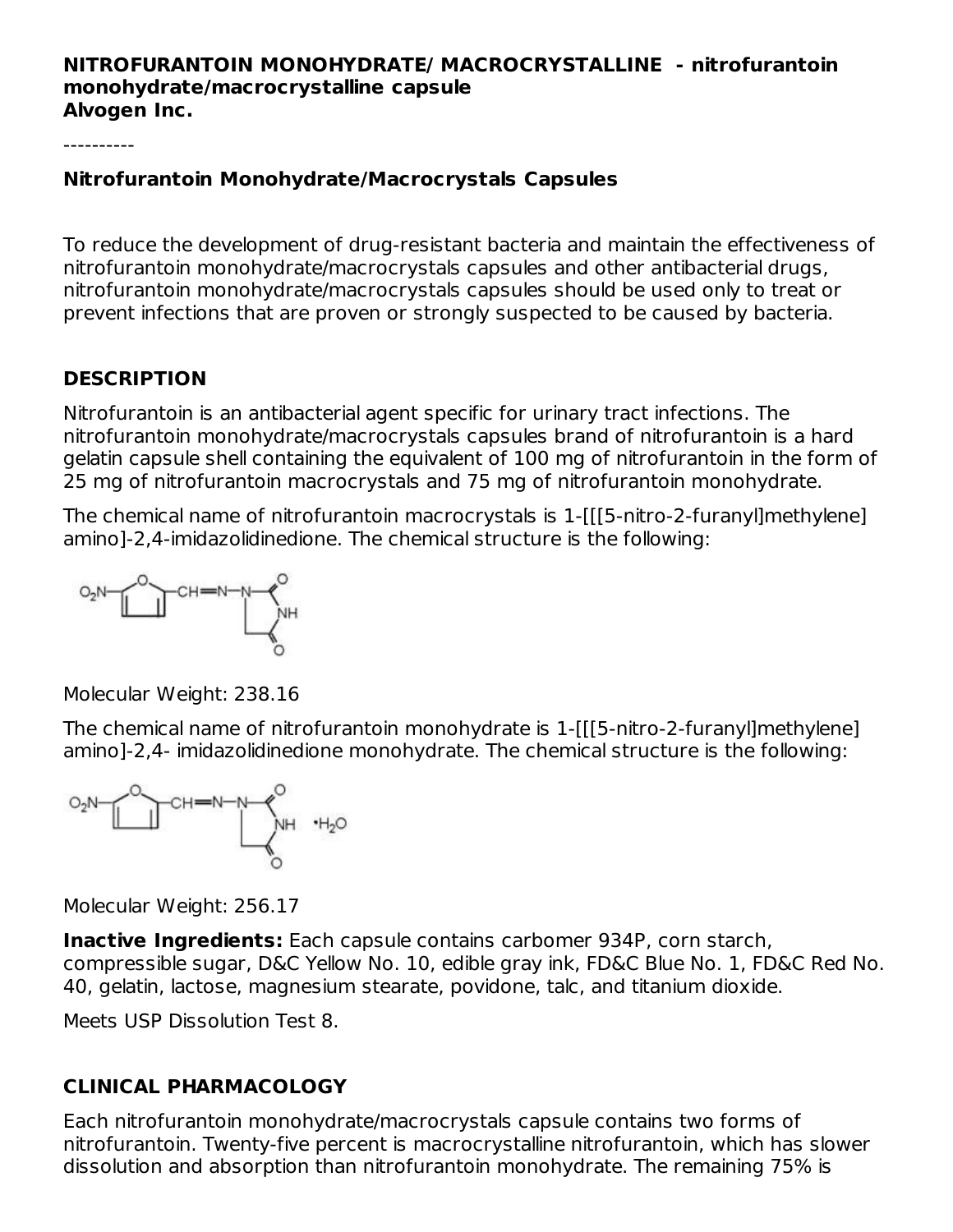nitrofurantoin monohydrate contained in a powder blend which, upon exposure to gastric and intestinal fluids, forms a gel matrix that releases nitrofurantoin over time. Based on urinary pharmacokinetic data, the extent and rate of urinary excretion of nitrofurantoin from the 100 mg nitrofurantoin monohydrate/macrocrystals capsule are similar to those of the 50 mg or 100 mg nitrofurantoin macrocrystals capsule. Approximately 20% to 25% of a single dose of nitrofurantoin is recovered from the urine unchanged over 24 hours.

Plasma nitrofurantoin concentrations after a single oral dose of the 100 mg nitrofurantoin monohydrate/macrocrystals capsules are low, with peak levels usually less than 1 mcg/mL. Nitrofurantoin is highly soluble in urine, to which it may impart a brown color. When nitrofurantoin monohydrate/macrocrystals capsules are administered with food, the bioavailability of nitrofurantoin is increased by approximately 40%.

## **MICROBIOLOGY**

Nitrofurantoin is a nitrofuran antimicrobial agent with activity against certain Grampositive and Gram-negative bacteria.

## **Mechanism of Action**

The mechanism of the antimicrobial action of nitrofurantoin is unusual among antibacterials. Nitrofurantoin is reduced by bacterial flavoproteins to reactive intermediates which inactivate or alter bacterial ribosomal proteins and other macromolecules. As a result of such inactivations, the vital biochemical processes of protein synthesis, aerobic energy metabolism, DNA synthesis, RNA synthesis, and cell wall synthesis are inhibited. Nitrofurantoin is bactericidal in urine at therapeutic doses. The broad-based nature of this mode of action may explain the lack of acquired bacterial resistance to nitrofurantoin, as the necessary multiple and simultaneous mutations of the target macromolecules would likely be lethal to the bacteria.

## **Interactions with Other Antibiotics**

Antagonism has been demonstrated in-vitro between nitrofurantoin and quinolone antimicrobials. The clinical significance of this finding is unknown.

## **Development of Resistance**

Development of resistance to nitrofurantoin has not been a significant problem since its introduction in 1953. Cross-resistance with antibiotics and sulfonamides has not been observed, and transferable resistance is, at most, a very rare phenomenon.

Nitrofurantoin has been shown to be active against most strains of the following bacteria both in-vitro and in clinical infections (see **INDICATIONS AND USAGE**).

## **Aerobic and facultative Gram-positive microorganisms:**

Staphylococcus saprophyticus

## **Aerobic and facultative Gram-negative microorganisms:**

#### Escherichia coli

At least 90 percent of the following microorganisms exhibit an in-vitro minimum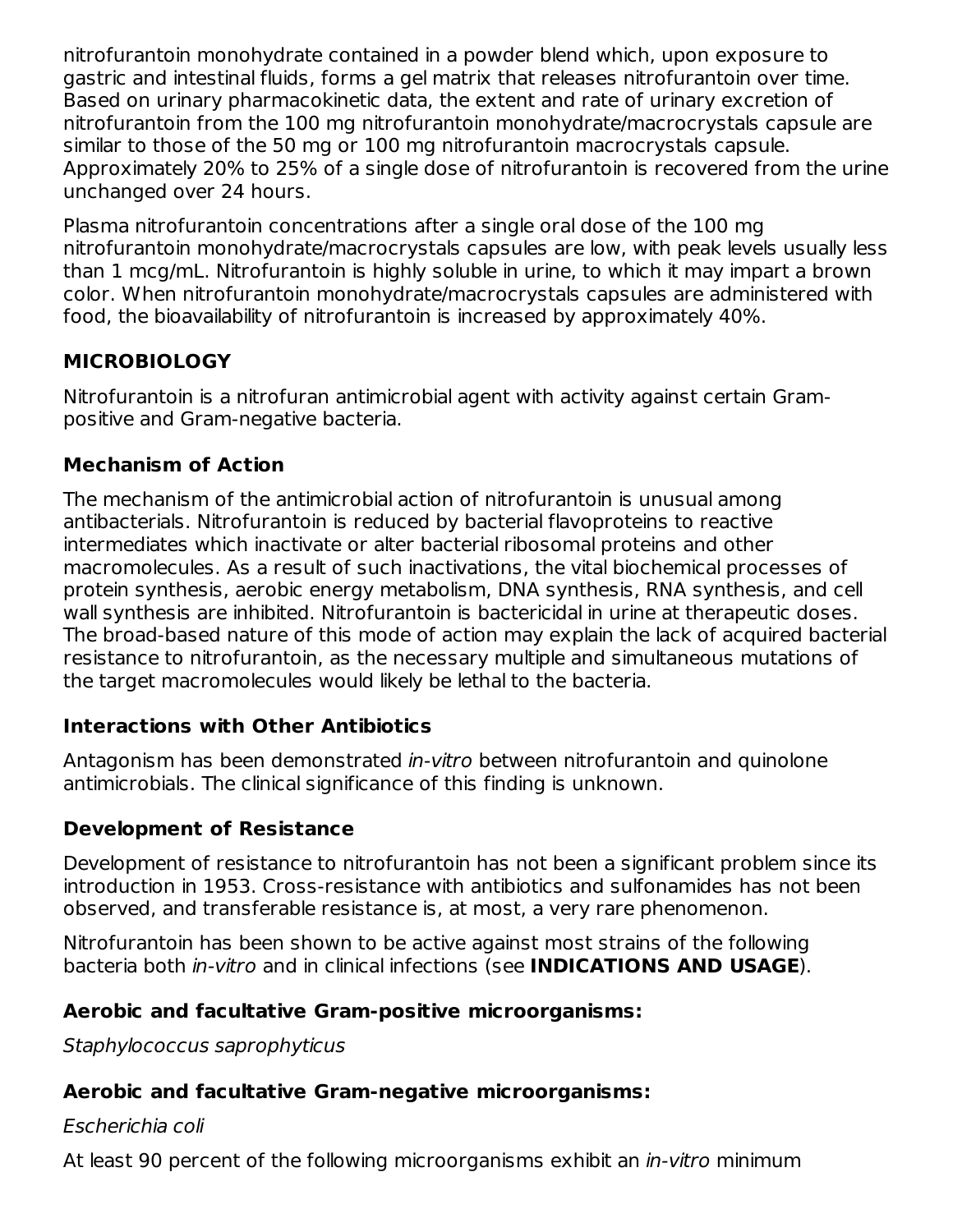inhibitory concentration (MIC) less than or equal to the susceptible breakpoint for nitrofurantoin. However, the efficacy of nitrofurantoin in treating clinical infections due to these microorganisms has not been established in adequate and well-controlled trials.

## **Aerobic and facultative Gram-positive microorganisms:**

Coagulase-negative staphylococci (including Staphylococcus epidermidis)

Enterococcus faecalis

Staphylococcus aureus

Streptococcus agalactiae

Group D streptococci

Viridans group streptococci

# **Aerobic and facultative Gram-negative microorganisms:**

Citrobacter amalonaticus

Citrobacter diversus

Citrobacter freundii

Klebsiella oxytoca

Klebsiella ozaenae

Nitrofurantoin is not active against most strains of Proteus species or Serratia species. It has no activity against Pseudomonas species.

# **Susceptibility Testing:**

For specific information regarding susceptibility test interpretive criteria and associated test methods and quality control standards recognized by FDA for this drug, please see: https://www.fda.gov/STIC.

# **INDICATIONS AND USAGE**

Nitrofurantoin monohydrate/macrocrystals capsules are indicated only for the treatment of acute uncomplicated urinary tract infections (acute cystitis) caused by susceptible strains of Escherichia coli or Staphylococcus saprophyticus.

Nitrofurantoin is not indicated for the treatment of pyelonephritis or perinephric abscesses.

To reduce the development of drug-resistant bacteria and maintain the effectiveness of nitrofurantoin monohydrate/macrocrystals capsules and other antibacterial drugs, nitrofurantoin monohydrate/macrocrystals capsules should be used only to treat or prevent infections that are proven or strongly suspected to be caused by susceptible bacteria. When culture and susceptibility information are available, they should be considered in selecting or modifying antibacterial therapy. In the absence of such data, local epidemiology and susceptibility patterns may contribute to the empiric selection of therapy.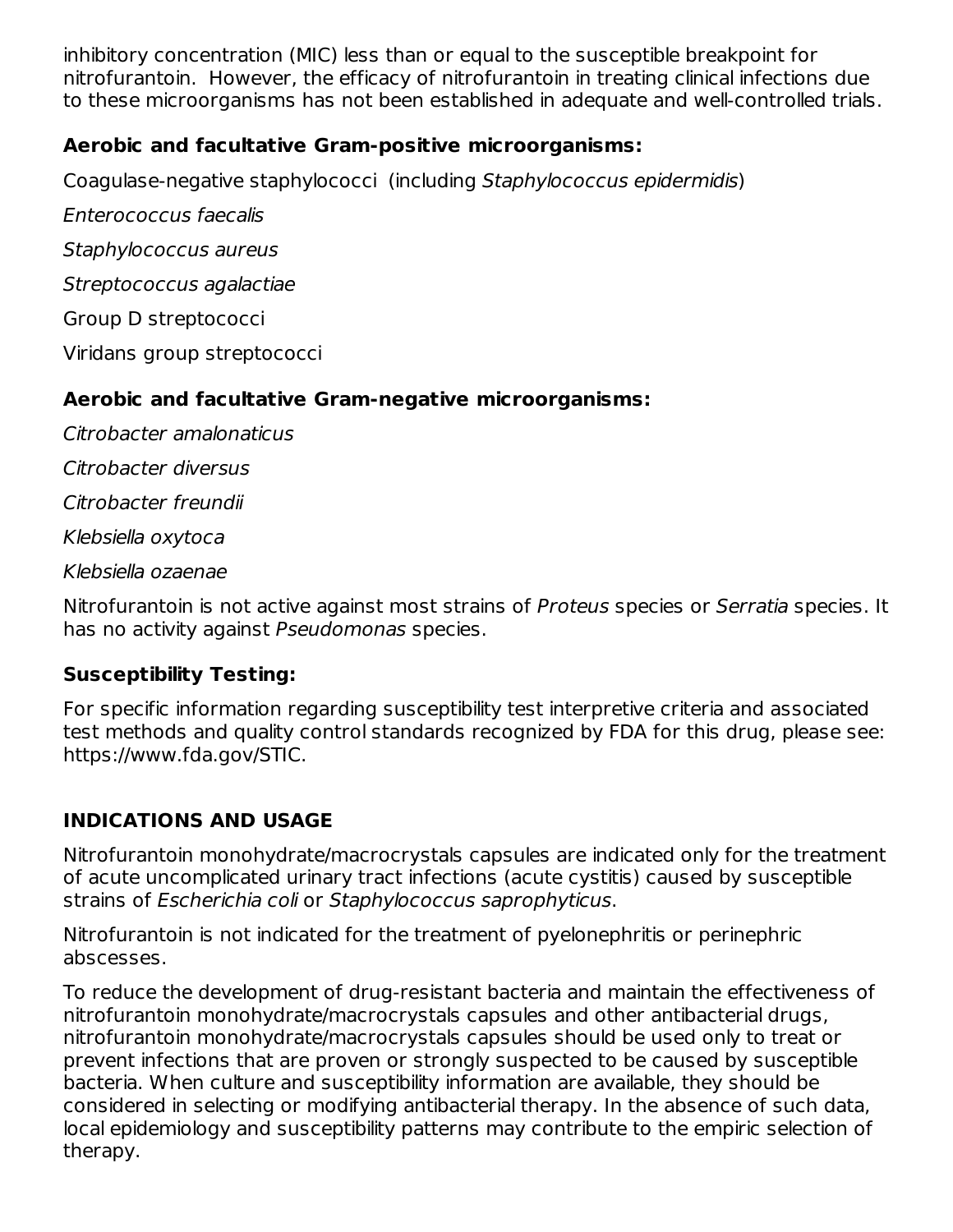Nitrofurantoins lack the broader tissue distribution of other therapeutic agents approved for urinary tract infections. Consequently, many patients who are treated with nitrofurantoin monohydrate/macrocrystals capsules are predisposed to persistence or reappearance of bacteriuria. (See CLINICAL STUDIES.) Urine specimens for culture and susceptibility testing should be obtained before and after completion of therapy. If persistence or reappearance of bacteriuria occurs after treatment with nitrofurantoin monohydrate/macrocrystals capsules, other therapeutic agents with broader tissue distribution should be selected. In considering the use of nitrofurantoin monohydrate/macrocrystals capsules, lower eradication rates should be balanced against the increased potential for systemic toxicity and for the development of antimicrobial resistance when agents with broader tissue distribution are utilized.

# **CONTRAINDICATIONS**

Anuria, oliguria, or significant impairment of renal function (creatinine clearance under 60 mL per minute or clinically significant elevated serum creatinine) are contraindications. Treatment of this type of patient carries an increased risk of toxicity because of impaired excretion of the drug.

Because of the possibility of hemolytic anemia due to immature erythrocyte enzyme systems (glutathione instability), the drug is contraindicated in pregnant patients at term (38 to 42 weeks gestation), during labor and delivery, or when the onset of labor is imminent. For the same reason, the drug is contraindicated in neonates under one month of age.

Nitrofurantoin monohydrate/macrocrystals capsules are contraindicated in patients with a previous history of cholestatic jaundice/hepatic dysfunction associated with nitrofurantoin.

Nitrofurantoin monohydrate/macrocrystals capsules are also contraindicated in those patients with known hypersensitivity to nitrofurantoin.

#### **WARNINGS**

#### **Pulmonary reactions:**

**ACUTE, SUBACUTE, OR CHRONIC PULMONARY REACTIONS HAVE BEEN OBSERVED IN PATIENTS TREATED WITH NITROFURANTOIN. IF THESE REACTIONS OCCUR, NITROFURANTOIN MONOHYDRATE/MACROCRYSTALS CAPSULES SHOULD BE DISCONTINUED AND APPROPRIATE MEASURES TAKEN. REPORTS HAVE CITED PULMONARY REACTIONS AS A CONTRIBUTING CAUSE OF DEATH.**

**CHRONIC PULMONARY REACTIONS (DIFFUSE INTERSTITIAL PNEUMONITIS OR PULMONARY FIBROSIS, OR BOTH) CAN DEVELOP INSIDIOUSLY. THESE REACTIONS OCCUR RARELY AND GENERALLY IN PATIENTS RECEIVING THERAPY FOR SIX MONTHS OR LONGER. CLOSE MONITORING OF THE PULMONARY CONDITION OF PATIENTS RECEIVING LONG-TERM THERAPY IS WARRANTED AND REQUIRES THAT THE BENEFITS OF THERAPY BE WEIGHED AGAINST POTENTIAL RISKS. (SEE RESPIRATORY REACTIONS.)**

**Hepatotoxicity:**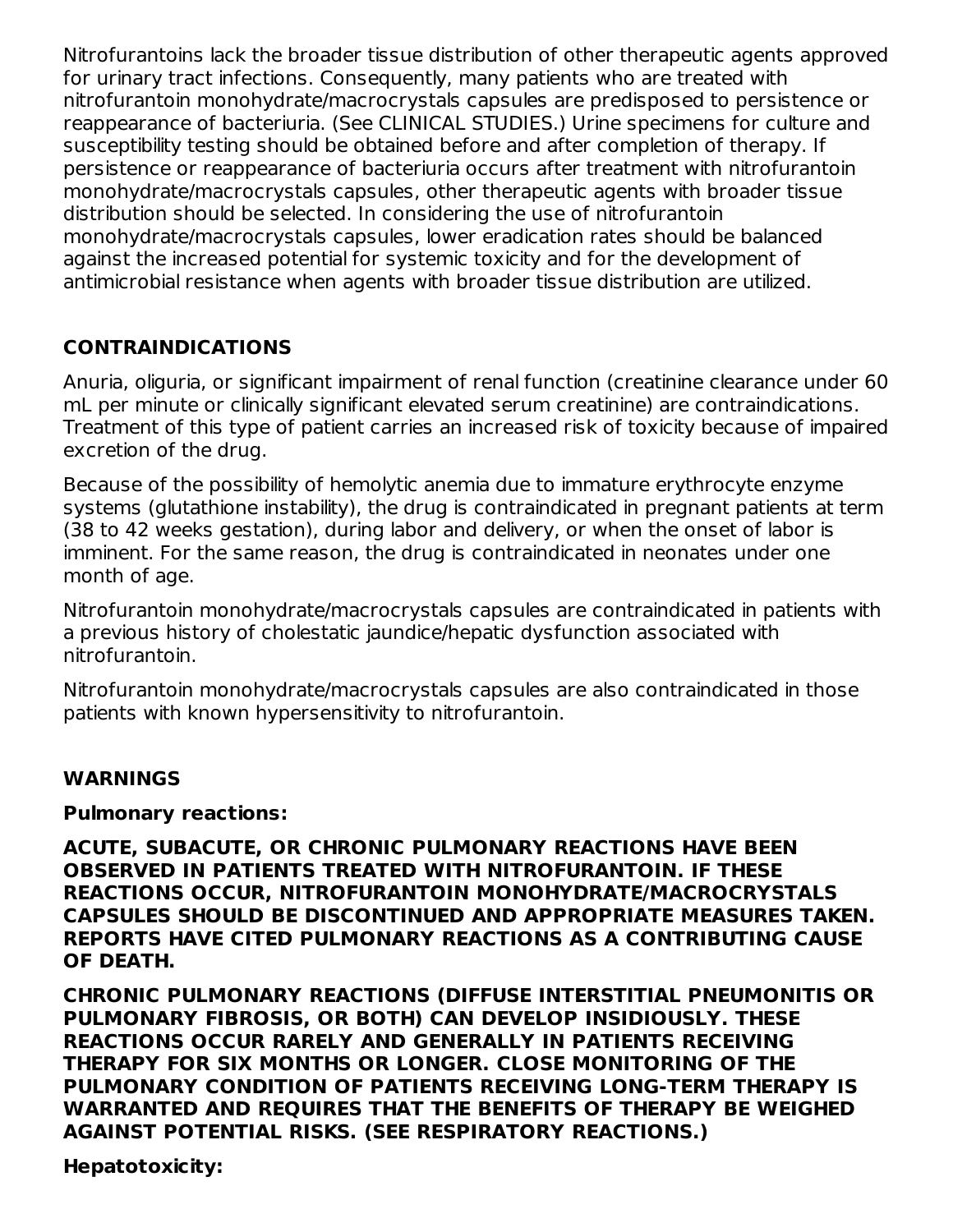Hepatic reactions, including hepatitis, cholestatic jaundice, chronic active hepatitis, and hepatic necrosis, occur rarely. Fatalities have been reported. The onset of chronic active hepatitis may be insidious, and patients should be monitored periodically for changes in biochemical tests that would indicate liver injury. If hepatitis occurs, the drug should be withdrawn immediately and appropriate measures should be taken.

## **Neuropathy:**

Peripheral neuropathy, which may become severe or irreversible, has occurred. Fatalities have been reported. Conditions such as renal impairment (creatinine clearance under 60 mL per minute or clinically significant elevated serum creatinine), anemia, diabetes mellitus, electrolyte imbalance, vitamin B deficiency, and debilitating disease may enhance the occurrence of peripheral neuropathy. Patients receiving long-term therapy should be monitored periodically for changes in renal function.

Optic neuritis has been reported rarely in postmarketing experience with nitrofurantoin formulations.

## **Hemolytic anemia:**

Cases of hemolytic anemia of the primaquine-sensitivity type have been induced by nitrofurantoin. Hemolysis appears to be linked to a glucose-6-phosphate dehydrogenase deficiency in the red blood cells of the affected patients. This deficiency is found in 10 percent of Blacks and a small percentage of ethnic groups of Mediterranean and Near-Eastern origin. Hemolysis is an indication for discontinuing nitrofurantoin monohydrate/macrocrystals capsules; hemolysis ceases when the drug is withdrawn.

## **Clostridium difficile-associated diarrhea:**

Clostridium difficile associated diarrhea (CDAD) has been reported with use of nearly all antibacterial agents, including nitrofurantoin, and may range in severity from mild diarrhea to fatal colitis. Treatment with antibacterial agents alters the normal flora of the colon leading to overgrowth of C. difficile.

C. difficile produces toxins A and B which contribute to the development of CDAD. Hypertoxin producing strains of C. difficile cause increased morbidity and mortality, as these infections can be refractory to antimicrobial therapy and may require colectomy. CDAD must be considered in all patients who present with diarrhea following antibiotic use. Careful medical history is necessary since CDAD has been reported to occur over two months after the administration of antibacterial agents.

If CDAD is suspected or confirmed, ongoing antibiotic use not directed against C. difficile may need to be discontinued. Appropriate fluid and electrolyte management, protein supplementation, antibiotic treatment of C. difficile, and surgical evaluation should be instituted as clinically indicated.

# **PRECAUTIONS**

## **Information for Patients**

Patients should be advised to take nitrofurantoin monohydrate/macrocrystals capsules with food (ideally breakfast and dinner) to further enhance tolerance and improve drug absorption. Patients should be instructed to complete the full course of therapy; however, they should be advised to contact their physician if any unusual symptoms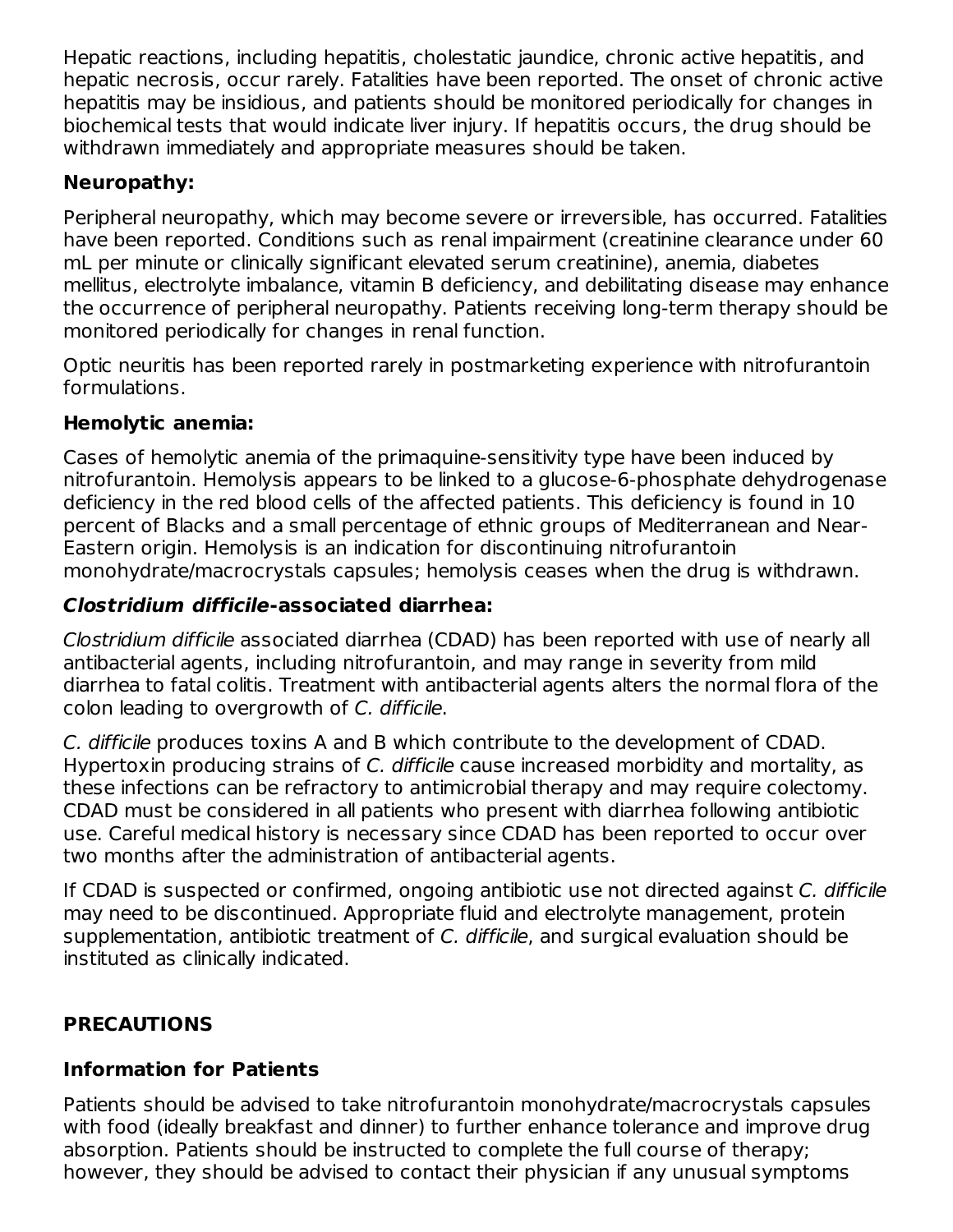occur during therapy.

Patients should be advised not to use antacid preparations containing magnesium trisilicate while taking nitrofurantoin monohydrate/macrocrystals capsules.

Patients should be counseled that antibacterial drugs including nitrofurantoin monohydrate/macrocrystals capsules should only be used to treat bacterial infections. They do not treat viral infections (e.g., the common cold). When nitrofurantoin monohydrate/macrocrystals capsules are prescribed to treat a bacterial infection, patients should be told that although it is common to feel better early in the course of therapy, the medication should be taken exactly as directed. Skipping doses or not completing the full course of therapy may (1) decrease the effectiveness of the immediate treatment and (2) increase the likelihood that bacteria will develop resistance and will not be treatable by nitrofurantoin monohydrate/macrocrystals capsules or other antibacterial drugs in the future.

Diarrhea is a common problem caused by antibiotics which usually ends when the antibiotic is discontinued. Sometimes after starting treatment with antibiotics, patients can develop watery and bloody stools (with or without stomach cramps and fever) even as late as two or more months after having taken the last dose of the antibiotic. If this occurs, patients should contact their physician as soon as possible.

#### **General**

Prescribing nitrofurantoin monohydrate/macrocrystals capsules in the absence of a proven or strongly suspected bacterial infection or a prophylactic indication is unlikely to provide benefit to the patient and increases the risk of the development of drugresistant bacteria.

## **Drug Interactions**

Antacids containing magnesium trisilicate, when administered concomitantly with nitrofurantoin, reduce both the rate and extent of absorption. The mechanism for this interaction probably is adsorption of nitrofurantoin onto the surface of magnesium trisilicate.

Uricosuric drugs, such as probenecid and sulfinpyrazone, can inhibit renal tubular secretion of nitrofurantoin. The resulting increase in nitrofurantoin serum levels may increase toxicity, and the decreased urinary levels could lessen its efficacy as a urinary tract antibacterial.

## **DRUG/LABORATORY TEST INTERACTIONS**

As a result of the presence of nitrofurantoin, a false-positive reaction for glucose in the urine may occur. This has been observed with Benedict's and Fehling's solutions but not with the glucose enzymatic test.

#### **Carcinogenesis, Mutagenesis, Impairment of Fertility**

Nitrofurantoin was not carcinogenic when fed to female Holtzman rats for 44.5 weeks or to female Sprague-Dawley rats for 75 weeks. Two chronic rodent bioassays utilizing male and female Sprague-Dawley rats and two chronic bioassays in Swiss mice and in BDF<sub>1</sub> mice revealed no evidence of carcinogenicity.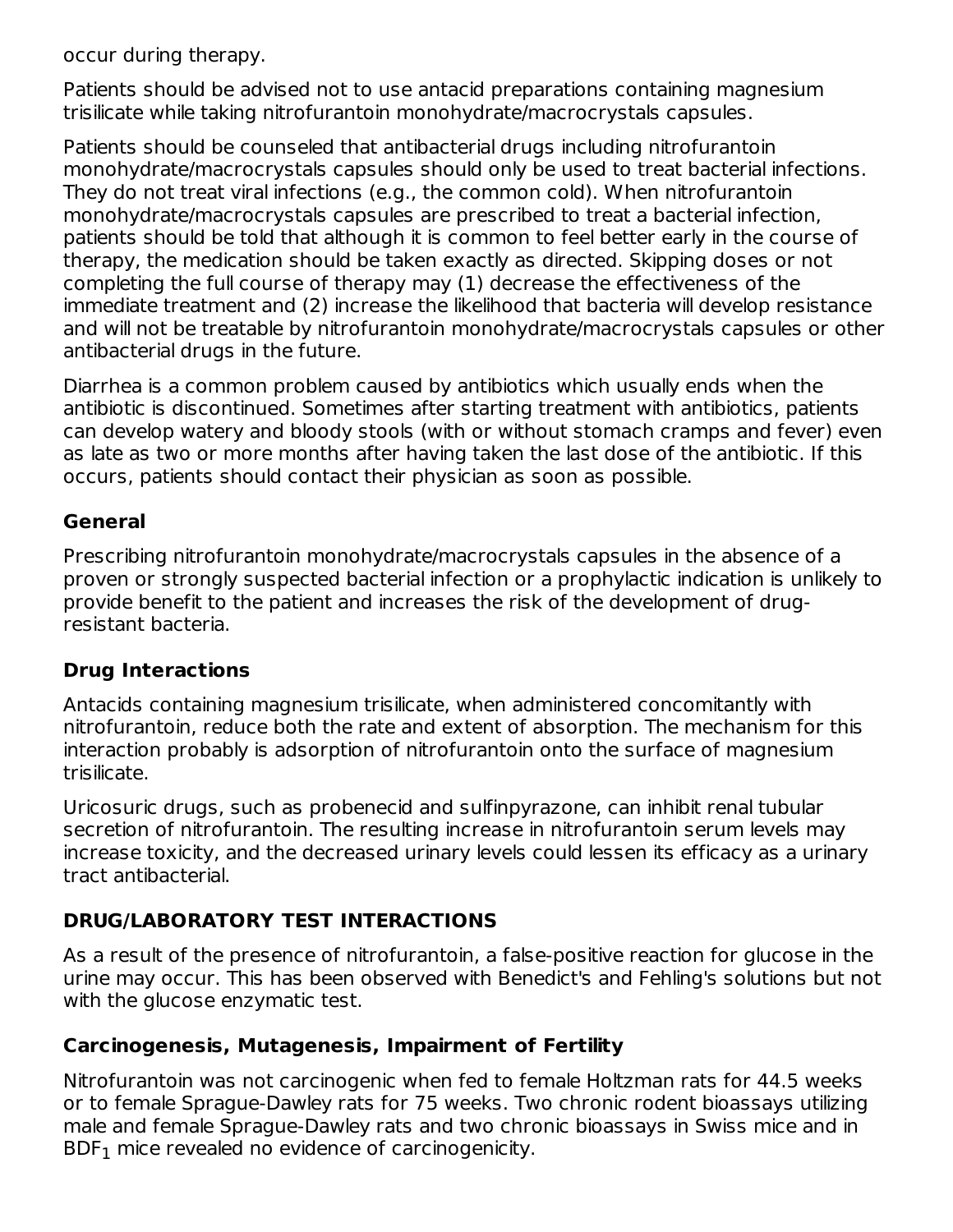Nitrofurantoin presented evidence of carcinogenic activity in female  $\mathsf{B6C3F}_1$  mice as shown by increased incidences of tubular adenomas, benign mixed tumors, and granulosa cell tumors of the ovary. In male F344/N rats, there were increased incidences of uncommon kidney tubular cell neoplasms, osteosarcomas of the bone, and neoplasms of the subcutaneous tissue. In one study involving subcutaneous administration of 75 mg/kg nitrofurantoin to pregnant female mice, lung papillary adenomas of unknown significance were observed in the F1 generation.

Nitrofurantoin has been shown to induce point mutations in certain strains of Salmonella typhimurium and forward mutations in L5178Y mouse lymphoma cells. Nitrofurantoin induced increased numbers of sister chromatid exchanges and chromosomal aberrations in Chinese hamster ovary cells but not in human cells in culture. Results of the sex-linked recessive lethal assay in Drosophila were negative after administration of nitrofurantoin by feeding or by injection. Nitrofurantoin did not induce heritable mutation in the rodent models examined.

The significance of the carcinogenicity and mutagenicity findings relative to the therapeutic use of nitrofurantoin in humans is unknown.

The administration of high doses of nitrofurantoin to rats causes temporary spermatogenic arrest; this is reversible on discontinuing the drug. Doses of 10 mg/kg/day or greater in healthy human males may, in certain unpredictable instances, produce a slight to moderate spermatogenic arrest with a decrease in sperm count.

# **Pregnancy**

# **Teratogenic effects**

Pregnancy Category B. Several reproduction studies have been performed in rabbits and rats at doses up to six times the human dose and have revealed no evidence of impaired fertility or harm to the fetus due to nitrofurantoin. In a single published study conducted in mice at 68 times the human dose (based on mg/kg administered to the dam), growth retardation and a low incidence of minor and common malformations were observed. However, at 25 times the human dose, fetal malformations were not observed; the relevance of these findings to humans is uncertain. There are, however, no adequate and well-controlled studies in pregnant women. Because animal reproduction studies are not always predictive of human response, this drug should be used during pregnancy only if clearly needed.

## **Non-teratogenic effects**

Nitrofurantoin has been shown in one published transplacental carcinogenicity study to induce lung papillary adenomas in the F1 generation mice at doses 19 times the human dose on a mg/kg basis. The relationship of this finding to potential human carcinogenesis is presently unknown. Because of the uncertainty regarding the human implications of these animal data, this drug should be used during pregnancy only if clearly needed.

## **Labor and Delivery**

See CONTRAINDICATIONS.

## **Nursing Mothers**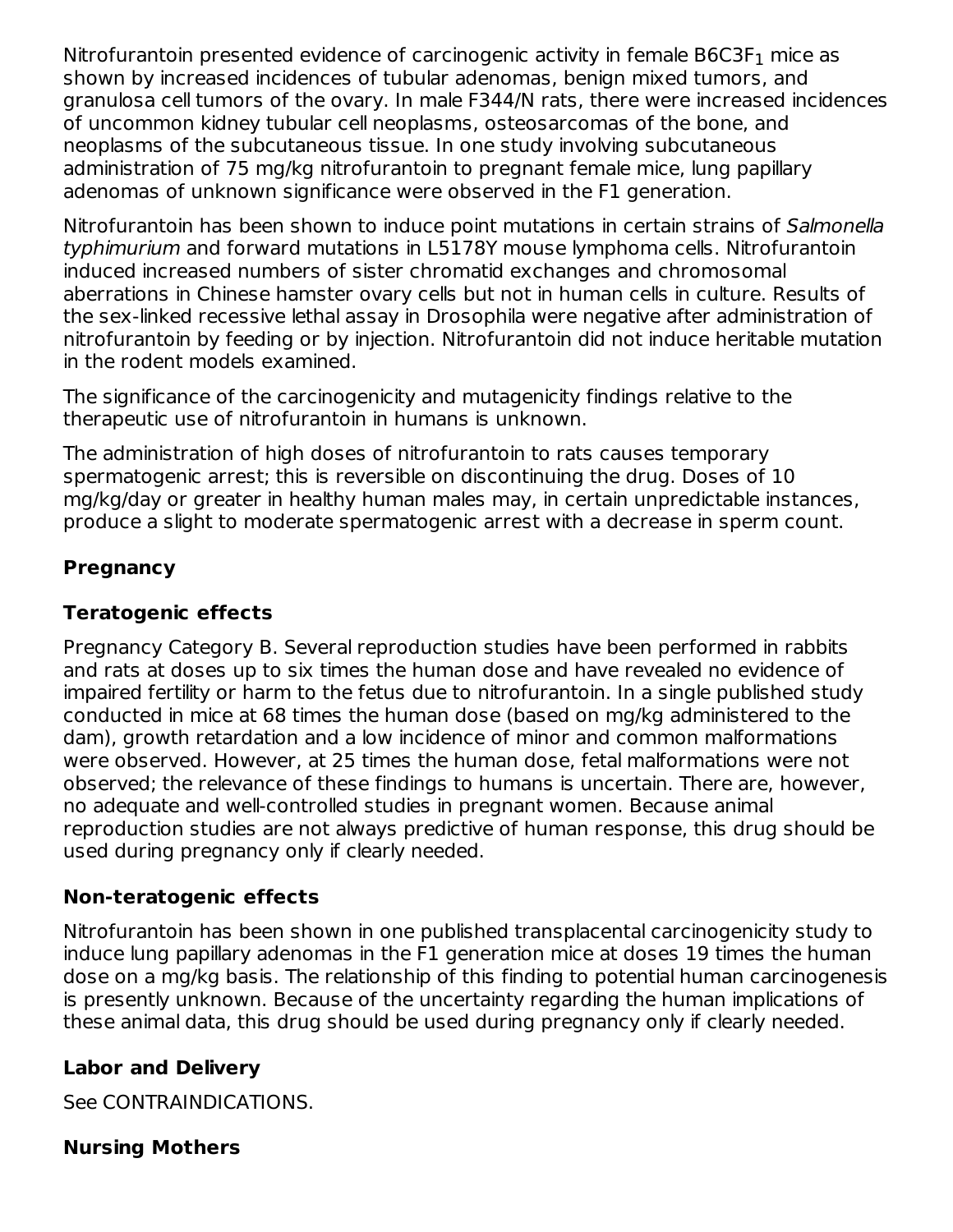Nitrofurantoin has been detected in human breast milk in trace amounts. Because of the potential for serious adverse reactions from nitrofurantoin in nursing infants under one month of age, a decision should be made whether to discontinue nursing or to discontinue the drug, taking into account the importance of the drug to the mother. (See CONTRAINDICATIONS**.**)

## **Pediatric Use**

Nitrofurantoin monohydrate/macrocrystals capsules are contraindicated in infants below the age of one month. (See CONTRAINDICATIONS**.**) Safety and effectiveness in pediatric patients below the age of twelve years have not been established.

# **Geriatric Use**

Clinical studies of nitrofurantoin monohydrate/macrocrystals capsules did not include sufficient numbers of subjects aged 65 and over to determine whether they respond differently from younger subjects. Other reported clinical experience has not identified differences in responses between the elderly and younger patients. Spontaneous reports suggest a higher proportion of pulmonary reactions, including fatalities, in elderly patients; these differences appear to be related to the higher proportion of elderly patients receiving long-term nitrofurantoin therapy. As in younger patients, chronic pulmonary reactions generally are observed in patients receiving therapy for six months or longer (see WARNINGS). Spontaneous reports also suggest an increased proportion of severe hepatic reactions, including fatalities, in elderly patients (see WARNINGS).

In general, the greater frequency of decreased hepatic, renal, or cardiac function, and of concomitant disease or other drug therapy in elderly patients should be considered when prescribing nitrofurantoin monohydrate/macrocrystals capsules. This drug is known to be substantially excreted by the kidney, and the risk of toxic reactions to this drug may be greater in patients with impaired renal function. Anuria, oliguria, or significant impairment of renal function (creatinine clearance under 60 mL per minute or clinically significant elevated serum creatinine) are contraindications (see CONTRAINDICATIONS). Because elderly patients are more likely to have decreased renal function, it may be useful to monitor renal function.

# **ADVERSE REACTIONS**

In clinical trials of nitrofurantoin monohydrate/macrocrystals capsules, the most frequent clinical adverse events that were reported as possibly or probably drug-related were nausea (8%), headache (6%), and flatulence (1.5%). Additional clinical adverse events reported as possibly or probably drug-related occurred in less than 1% of patients studied and are listed below within each body system in order of decreasing frequency:

**Gastrointestinal:** Diarrhea, dyspepsia, abdominal pain, constipation, emesis

**Neurologic:** Dizziness, drowsiness, amblyopia

**Respiratory:** Acute pulmonary hypersensitivity reaction (see WARNINGS)

**Allergic:** Pruritus, urticaria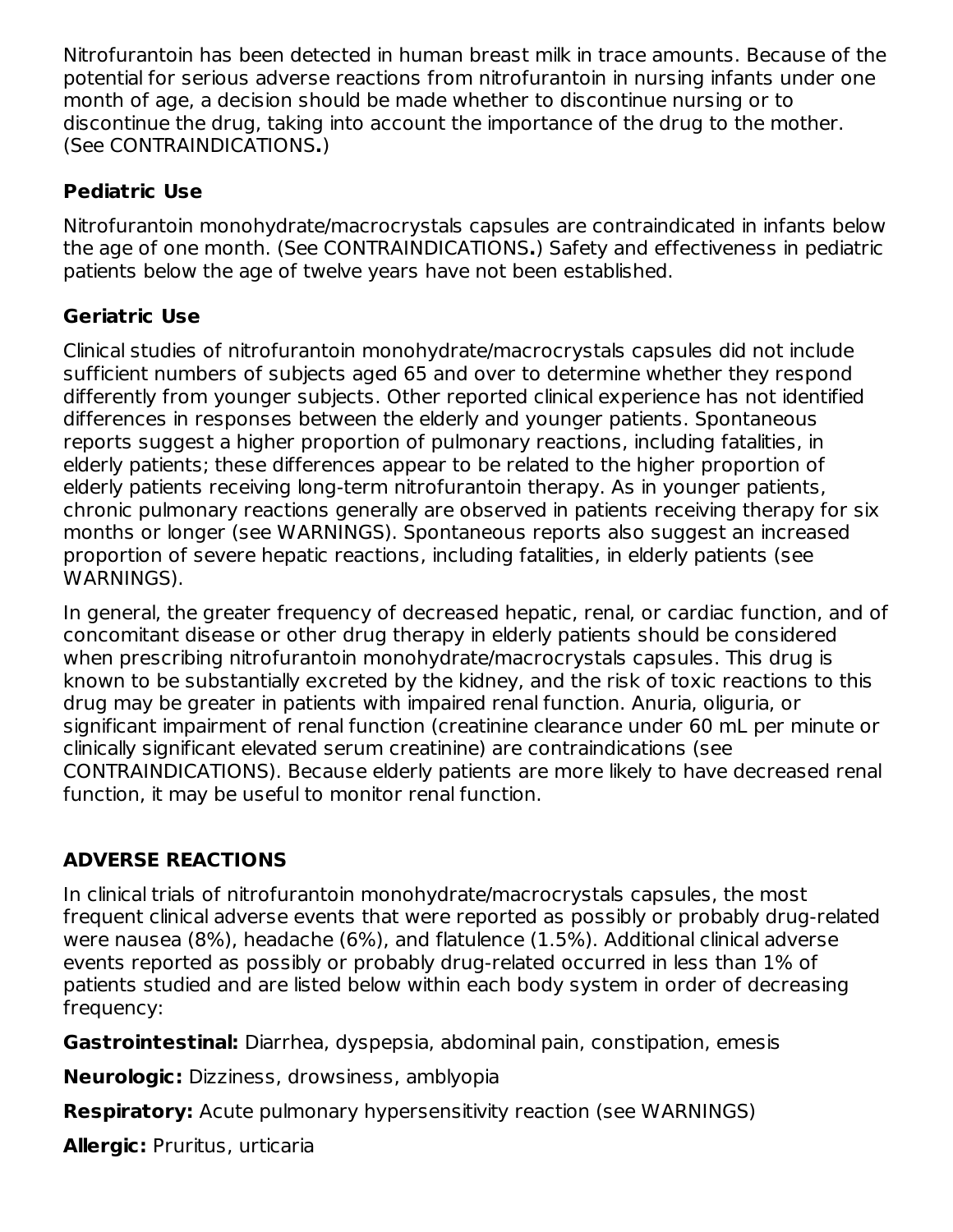#### **Dermatologic:** Alopecia

#### **Miscellaneous:** Fever, chills, malaise

The following additional clinical adverse events have been reported with the use of nitrofurantoin:

**Gastrointestinal:** Sialadenitis, pancreatitis. There have been sporadic reports of pseudomembranous colitis with the use of nitrofurantoin. The onset of pseudomembranous colitis symptoms may occur during or after antimicrobial treatment. (See WARNINGS.)

**Neurologic:** Peripheral neuropathy, which may become severe or irreversible, has occurred. Fatalities have been reported. Conditions such as renal impairment (creatinine clearance under 60 mL per minute or clinically significant elevated serum creatinine), anemia, diabetes mellitus, electrolyte imbalance, vitamin B deficiency, and debilitating diseases may increase the possibility of peripheral neuropathy. (See WARNINGS.)

Asthenia, vertigo, and nystagmus also have been reported with the use of nitrofurantoin.

Benign intracranial hypertension (pseudotumor cerebri), confusion, depression, optic neuritis, and psychotic reactions have been reported rarely. Bulging fontanels, as a sign of benign intracranial hypertension in infants, have been reported rarely.

#### **Respiratory:**

#### **CHRONIC, SUBACUTE, OR ACUTE PULMONARY HYPERSENSITIVITY REACTIONS MAY OCCUR WITH THE USE OF NITROFURANTOIN.**

**CHRONIC PULMONARY REACTIONS GENERALLY OCCUR IN PATIENTS WHO HAVE RECEIVED CONTINUOUS TREATMENT FOR SIX MONTHS OR LONGER. MALAISE, DYSPNEA ON EXERTION, COUGH, AND ALTERED PULMONARY FUNCTION ARE COMMON MANIFESTATIONS WHICH CAN OCCUR INSIDIOUSLY. RADIOLOGIC AND HISTOLOGIC FINDINGS OF DIFFUSE INTERSTITIAL PNEUMONITIS OR FIBROSIS, OR BOTH, ARE ALSO COMMON MANIFESTATIONS OF THE CHRONIC PULMONARY REACTION. FEVER IS RARELY PROMINENT.**

#### **THE SEVERITY OF CHRONIC PULMONARY REACTIONS AND THEIR DEGREE OF RESOLUTION APPEAR TO BE RELATED TO THE DURATION OF THERAPY AFTER THE FIRST CLINICAL SIGNS APPEAR. PULMONARY FUNCTION MAY BE IMPAIRED PERMANENTLY, EVEN AFTER CESSATION OF THERAPY. THE RISK IS GREATER WHEN CHRONIC PULMONARY REACTIONS ARE NOT RECOGNIZED EARLY.**

In subacute pulmonary reactions, fever and eosinophilia occur less often than in the acute form. Upon cessation of therapy, recovery may require several months. If the symptoms are not recognized as being drug-related and nitrofurantoin therapy is not stopped, the symptoms may become more severe.

Acute pulmonary reactions are commonly manifested by fever, chills, cough, chest pain, dyspnea, pulmonary infiltration with consolidation or pleural effusion on x-ray, and eosinophilia. Acute reactions usually occur within the first week of treatment and are reversible with cessation of therapy. Resolution often is dramatic. (See WARNINGS.)

Changes in EKG (e.g., non-specific ST/T wave changes, bundle branch block) have been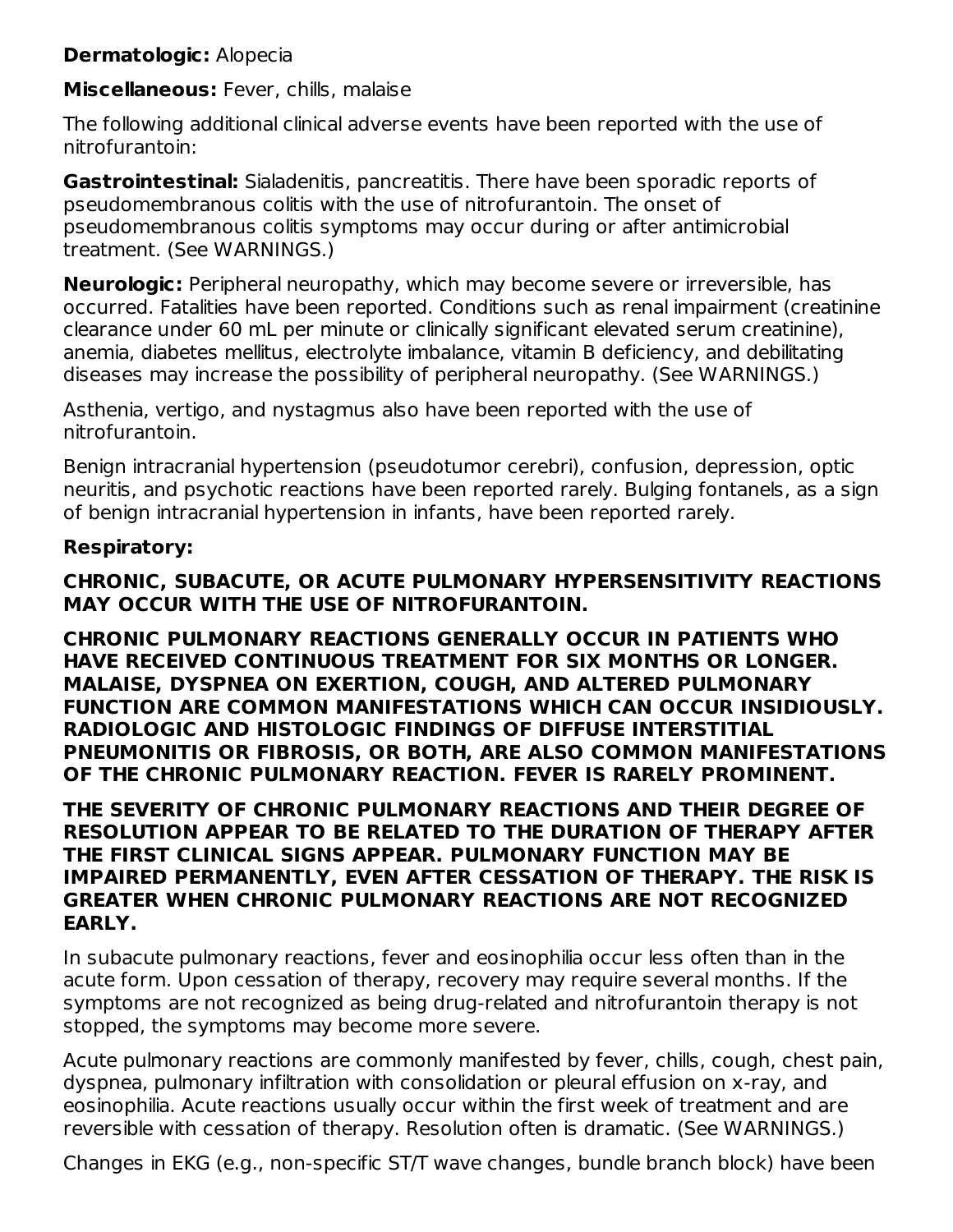reported in association with pulmonary reactions.

Cyanosis has been reported rarely.

**Hepatic**: Hepatic reactions, including hepatitis, cholestatic jaundice, chronic active hepatitis, and hepatic necrosis, occur rarely. (See WARNINGS.)

**Allergic**: Lupus-like syndrome associated with pulmonary reaction to nitrofurantoin has been reported. Also, angioedema; maculopapular, erythematous, or eczematous eruptions; anaphylaxis; arthralgia; myalgia; drug fever; chills; and vasculitis (sometimes associated with pulmonary reactions) have been reported. Hypersensitivity reactions represent the most frequent spontaneously-reported adverse events in worldwide postmarketing experience with nitrofurantoin formulations.

**Dermatologic**: Exfoliative dermatitis and erythema multiforme (including Stevens-Johnson syndrome) have been reported rarely.

**Hematologic**: Cyanosis secondary to methemoglobinemia has been reported rarely.

**Miscellaneous**: As with other antimicrobial agents, superinfections caused by resistant organisms, e.g., Pseudomonas species or Candida species, can occur.

In clinical trials of nitrofurantoin monohydrate/macrocrystals capsules, the most frequent laboratory adverse events (1% to 5%), without regard to drug relationship, were as follows: eosinophilia, increased AST (SGOT), increased ALT (SGPT), decreased hemoglobin, increased serum phosphorus. The following laboratory adverse events also have been reported with the use of nitrofurantoin: glucose-6-phosphate dehydrogenase deficiency anemia (see WARNINGS), agranulocytosis, leukopenia, granulocytopenia, hemolytic anemia, thrombocytopenia, megaloblastic anemia. In most cases, these hematologic abnormalities resolved following cessation of therapy. Aplastic anemia has been reported rarely.

#### **To request medical information or to report SUSPECTED ADVERSE REACTIONS, contact Alvogen, Inc. at 1-866-770-3024 or FDA at 1-800-FDA-1088 or www.fda.gov/medwatch.**

# **OVERDOSAGE**

Occasional incidents of acute overdosage of nitrofurantoin have not resulted in any specific symptoms other than vomiting. Induction of emesis is recommended. There is no specific antidote, but a high fluid intake should be maintained to promote urinary excretion of the drug. Nitrofurantoin is dialyzable.

# **DOSAGE AND ADMINISTRATION**

Nitrofurantoin monohydrate/macrocrystals capsules should be taken with food.

**Adults and Pediatric Patients Over 12 Years**: One 100 mg capsule every 12 hours for seven days.

# **HOW SUPPLIED**

Nitrofurantoin monohydrate/macrocrystals capsules are available as 100 mg opaque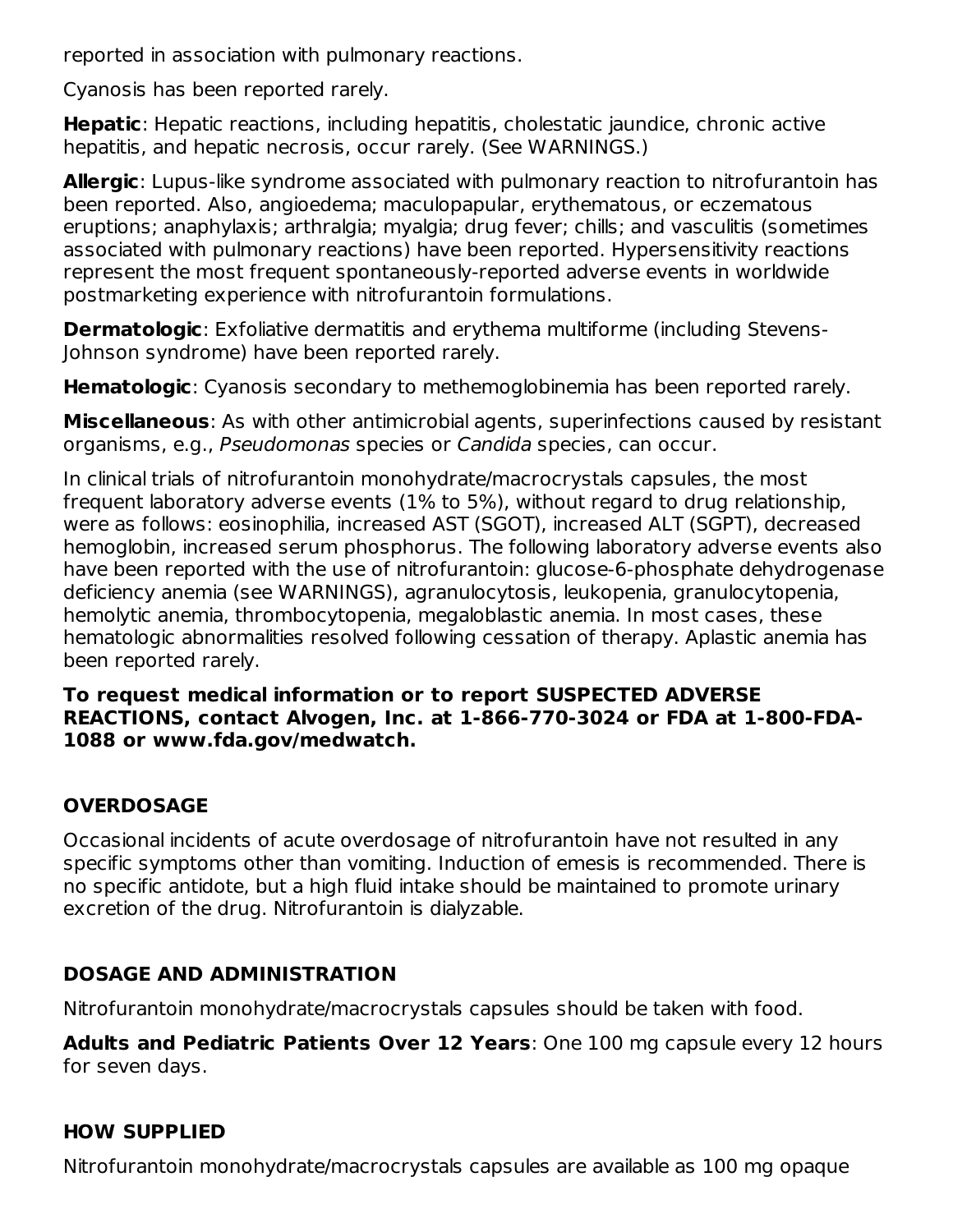black and yellow capsules imprinted "(band) Macrobid (band)" on one half and "52427- 285" on the other.

**NDC** 47781-303-01 bottle of 100

# **Store at controlled room temperature (59°F to 86°F or 15°C to 30°C).**

Rx Only

# **CLINICAL STUDIES**

Controlled clinical trials comparing nitrofurantoin monohydrate/macrocrystals capsules 100 mg p.o. q12h and nitrofurantoin macrocrystals 50 mg p.o. q6h in the treatment of acute uncomplicated urinary tract infections demonstrated approximately 75% microbiologic eradication of susceptible pathogens in each treatment group.

Distributed by: Alvogen, Inc. Morristown, NJ 07960 USA

Rev: 01/2019 PI303-09

| mon<br>WZ<br>""<br>"<br>$\infty$<br>w<br>$=$<br>w | Each Capsule Contains:<br>100 mg nitrofurantoin<br>(25 mg nitrofurantoin)<br>macrocrystals and<br>75 mg nitrofurantoin<br>monohydrate) | NDC 47781-303-01<br><b>NITROFURANTOIN</b><br><b>MONOHYDRATE/</b><br><b>MACROCRYSTALS</b><br><b>CAPSULES</b><br>$100$ mg | <b>Usual Dosage:</b><br>For dispensing and other<br>prescribing information,<br>see package insert.<br>Dispense in a tight container<br>as defined in USP.<br>Store at controlled room<br>temperature (59°F to 86°F<br>or 15°C to 30°C).<br>Keep this and all medication<br>out of reach of children. | PKGD2541 |
|---------------------------------------------------|----------------------------------------------------------------------------------------------------------------------------------------|-------------------------------------------------------------------------------------------------------------------------|-------------------------------------------------------------------------------------------------------------------------------------------------------------------------------------------------------------------------------------------------------------------------------------------------------|----------|
| $rac{1}{2}$<br>ы                                  | $303 - 01 - 09$<br>Rev. 01/2019                                                                                                        | <b>Rx Only</b><br><b>100 Capsules</b><br><i><b>Alvogen®</b></i>                                                         | Distributed by:<br>Alvogen, Inc.<br>Morristown, NJ 07960 USA                                                                                                                                                                                                                                          |          |

| NITROFURANTOIN MONOHYDRATE/ MACROCRYSTALLINE<br>nitrofurantoin monohydrate/macrocrystalline capsule |                         |                           |                       |                             |                 |  |
|-----------------------------------------------------------------------------------------------------|-------------------------|---------------------------|-----------------------|-----------------------------|-----------------|--|
|                                                                                                     |                         |                           |                       |                             |                 |  |
| <b>Product Information</b>                                                                          |                         |                           |                       |                             |                 |  |
| <b>Product Type</b>                                                                                 | HUMAN PRESCRIPTION DRUG | <b>Item Code (Source)</b> |                       |                             | NDC: 47781-303  |  |
| <b>Route of Administration</b>                                                                      | ORAL                    |                           |                       |                             |                 |  |
|                                                                                                     |                         |                           |                       |                             |                 |  |
|                                                                                                     |                         |                           |                       |                             |                 |  |
| <b>Active Ingredient/Active Moiety</b>                                                              |                         |                           |                       |                             |                 |  |
| <b>Ingredient Name</b>                                                                              |                         |                           |                       | <b>Basis of</b><br>Strength | <b>Strength</b> |  |
| <b>NITROFURANTOIN</b> (UNII: 927AH8112L) (NITROFURANTOIN - UNII:927AH8112L)                         |                         |                           | <b>NITROFURANTOIN</b> |                             | $25 \text{ mg}$ |  |
| <b>NITROFURANTOIN MONOHYDRATE (UNII: E10I2C001I) (NITROFURANTOIN -</b><br>UNII:927AH8112L)          |                         |                           | <b>NITROFURANTOIN</b> |                             | 75 mg           |  |
|                                                                                                     |                         |                           |                       |                             |                 |  |